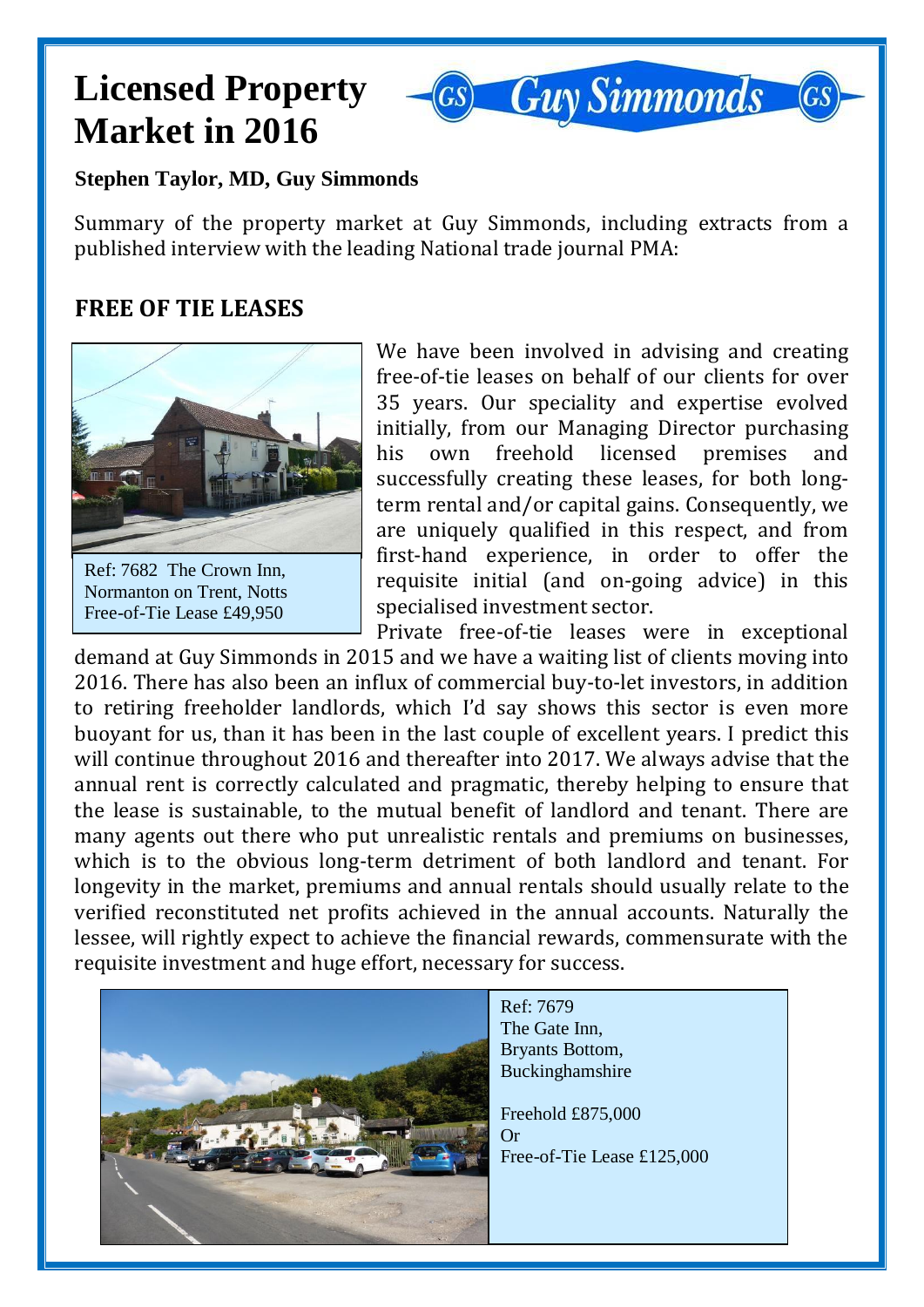At Guy Simmonds many of our shrewd freehold vendor clients, engage us to advise upon creating these desirable free-of-tie leases and to find them a suitable lessee. They prefer to retain their appreciating freehold investment asset and enjoy the benefit of obtaining an initial 'cash' upfront premium for the business, plus an attractive sustainable income/rental - which they receive every quarter in advance. The annual income from their tangible freehold investment property is usually far greater than placing 'cash' in various investment schemes/deposit accounts and certainly should be far less volatile than 'risking' the stock market. Should our vendor clients ever decide to sell their freehold asset in the future, then we do of course frequently handle this subsequent transaction for them, or advise upon inserting 'an option to buy' within the lease.



#### **PUB CO. LEASES**



Ref: 7696 The Farndon, Farndon, Chester, Cheshire Partially Tied Lease £49,950

Despite the adverse publicity that these leases sometimes attract, we are pleased to report that in 2015, demand and sales for profitable leases at Guy Simmonds was extremely good. Our sales 'pipeline' for 2016, within this sector, is already 20% higher, when compared with the corresponding period for 2015. Also, our current number of viewings from discerning purchasers seeking a desirable and profitable business, are also far higher than the corresponding period last year. We have many excellent and profitable Pub Co leases for sale throughout the country,

representing good value for money.

However, there is an obvious caveat applicable for Pub Co Leases, in that the annual rental must be realistic, and relate to both proven turnover and verified (not potential) profits. If correctly valued and professionally operated these leases can offer a relatively low entry cost to the tenant/lessee, and an excellent financial return on the purchase price (premium) for the lease. Most in demand, are profitable businesses, in attractive villages/areas, which in addition to producing a rewarding income, also offer a family lifestyle. Most of our discerning purchasers are seeking this type of business and lifestyle, together with up-to-date verified accounts.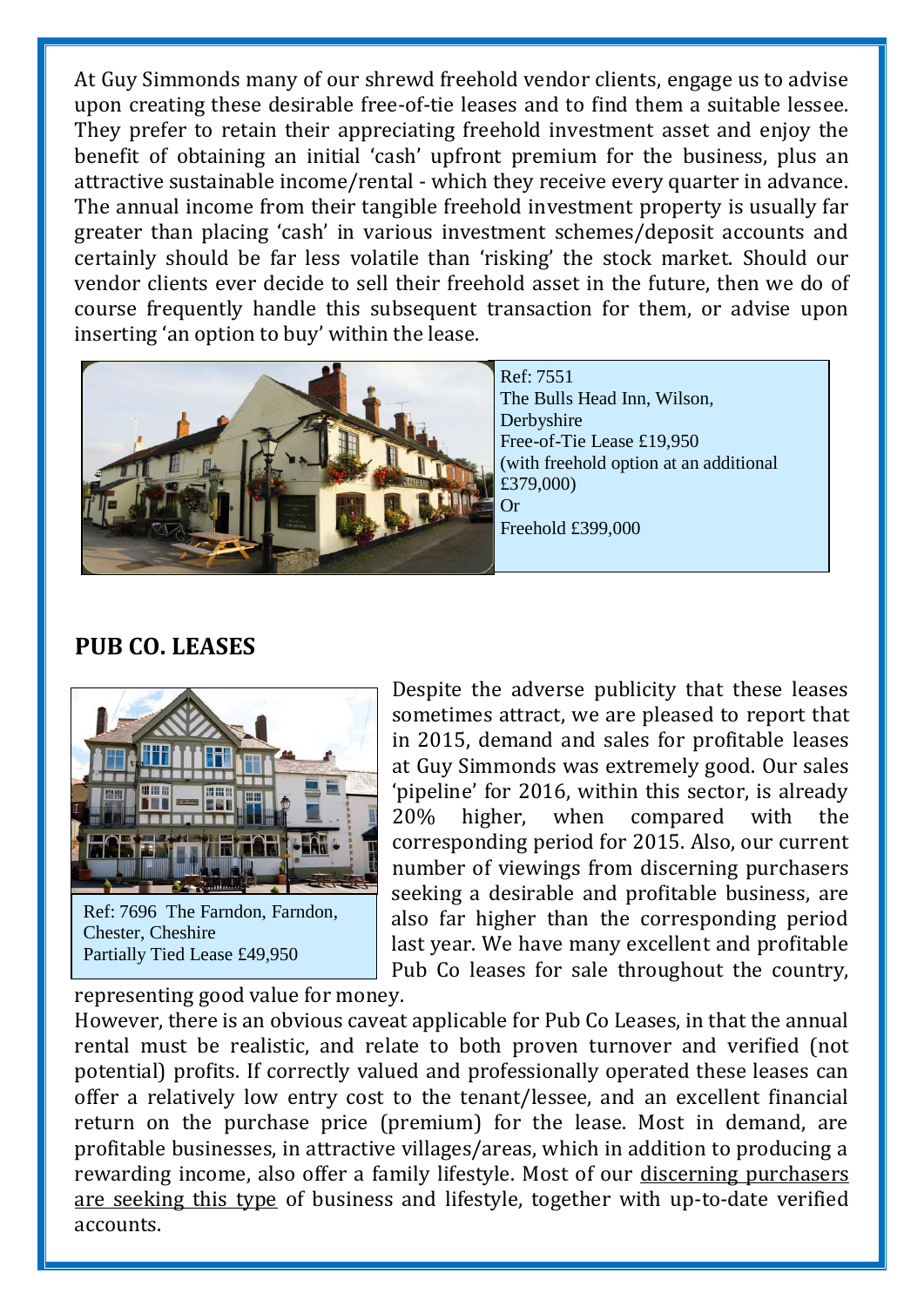Conversely, we find that 'over rented', hence unprofitable, unattractive licensed premises/businesses in undesirable areas, are quite naturally and usually ignored in the market place. Unless there are extenuating circumstances most purchasers understandably do not usually wish to purchase these types of businesses/liabilities. We feel that in these instances, many of these premises, should be offered for potential 'alternative use', which is a sector of the market we are increasingly involved in as agents and advisors. We will be further expanding within this sector for 2016 and 2017 onwards.

We now sometimes advise certain Pub Cos on their rent levels. Interestingly, they are proving to be more receptive than previously. It should be in everybody's interest for operators to be successful in the long-term so rents must be sustainable, realistic and relate to the actual turnover that's being achieved in the outlet. In the past, some of these landlords were operating with ambitious/unrealistic rental figures but the 'proof is in the pudding' and market forces will inevitably dictate a material change. Thankfully the days when companies could offer unattractive and neglected properties, at unrealistic rentals, to a 'queue' of prospective tenants/lessees are long since gone. Market forces dictate, and we at Guy Simmonds welcome the 'new breed' discerning and more 'savvy' purchasers.

As regards to tied leases, there is a degree of uncertainty that's crept into the market with regards to the MRO. Uncertainty delays transactions and can negate them, something we fear is set to continue in 2016 so we are actively involved in allaying these problems. We will continue to address this issue so the market continues to move forward. We actively encourage purchasers and vendors to contact us so we can advise on their rights under Landlord & Tenant Act 1954, especially rights of renewal. We have a professional and formal referral arrangement in place with a specialist licensing team of Solicitors, who can give clients expert advice when required. Our job is to facilitate transactions, and we're doing more and more through our advisory service to reach our successful goal. Our main advice is for tenants/lessees to seek professional advice, and be sure of their rights.

## **FREEHOLD**

The freehold market proved good for us in 2015 and was much more buoyant than previously envisaged. We believe this was due to our extensive, innovative and unique web based marketing, in addition to us having the largest profile of any agent, every week, within the leading trade journal – The Publicans' Morning Advertiser.

Our forward planning will ensure that this strategy and success will continue for 2016 and thereafter. We are also pleased to report that financing for freehold licensed premises is much easier to obtain than a few years ago, for suitable applicants. This will naturally further enhance sales and opportunities for 2016, within this sector at Guy Simmonds.

A buoyant freehold market, also culminates in a 'three-tier' market sector for Guy Simmonds: 1... There are companies looking to buy for change of use, 2…there are